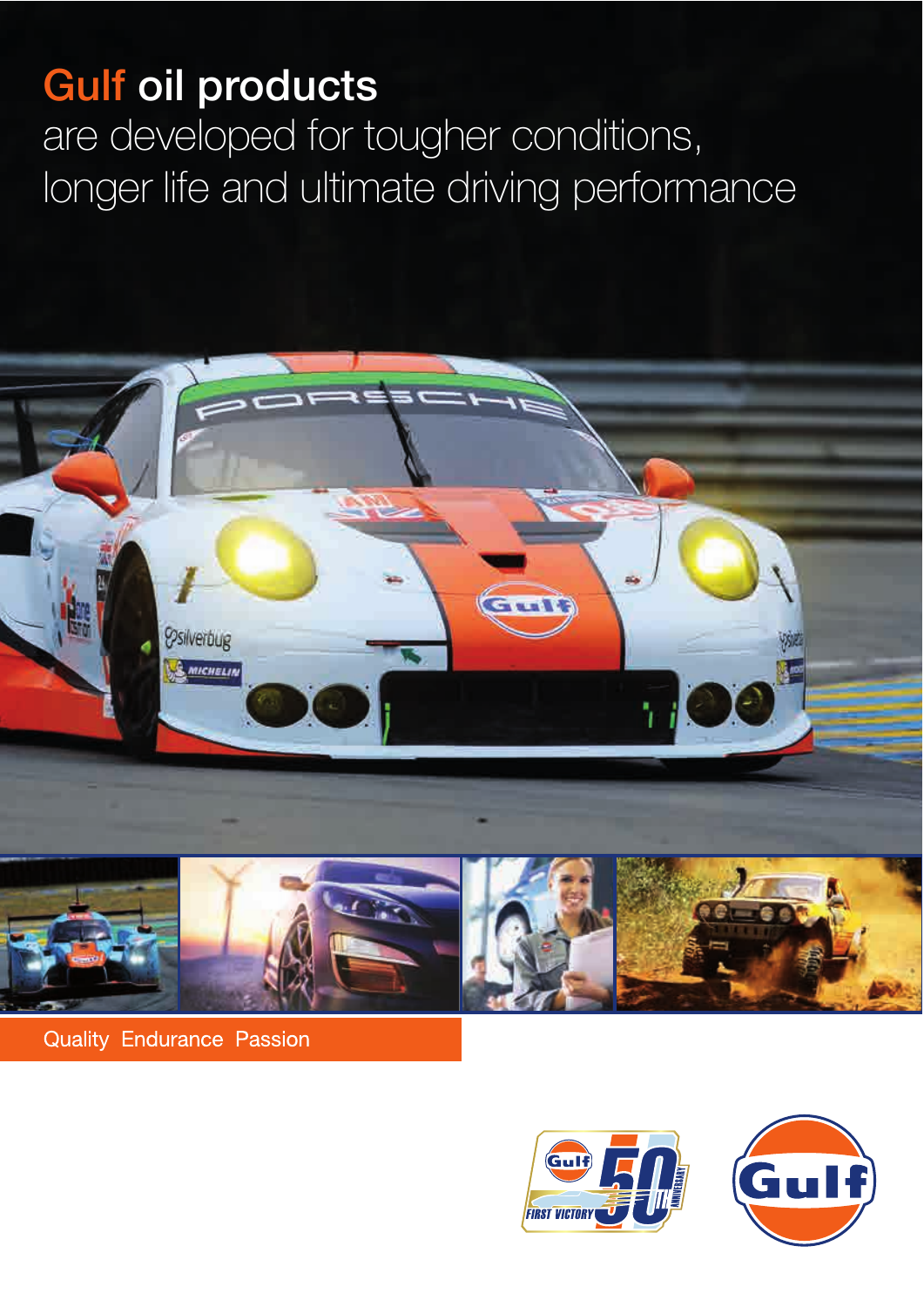# A Partner A Partner you can rely on you can rely on

# With Gulf you get the benefit With Gulf you get the benefit of more than 100 years global experience of more than 100 years global experience and technical innovation. and technical innovation.

We understand the high performance require-We understand the high performance requirement of modern cars and the high protection ment of modern cars and the high protection requested. We offer engine oils to ensure the requested. We offer engine oils to ensure the maximum fuel efficiency and to protect the maximum fuel efficiency and to protect the environment. Our priority is to provide you with environment. Our priority is to provide you with the best possible performance from your car. the best possible performance from your car. Gulf offers you a comprehensive range of engine Gulf offers you a comprehensive range of engine Oils and "Power Max" technology that is unique Oils and "Power Max" technology that is unique worldwide. We exceed standards with worldwide. We exceed standards with a high protective film and with high detergent a high protective film and with high detergent under severe conditions. The car is protected under severe conditions. The car is protected for the duration of service life of the oil. for the duration of service life of the oil.

High quality motor oil is an essential part of a High quality motor oil is an essential part of a passenger car. The Gulf engine oils portfolio passenger car. The Gulf engine oils portfolio ensures protection and fuel economy to the vehicles ensures protection and fuel economy to the vehicles running on gasoline, diesel, gas, hybrid or flex-fuel running on gasoline, diesel, gas, hybrid or flex-fuel These have been recently redeveloped to meet the These have been recently redeveloped to meet the latest specifications and carry many approvals from latest specifications and carry many approvals from top-line manufacturers. The performance and life top-line manufacturers. The performance and life span of your car depends on good lubrication. span of your car depends on good lubrication.





**Gulf's expertise has evolved by recognising new technology needs from** leading vehicle manufacturers, environmental legislation demands and leading vehicle manufacturers, environmental legislation demands and  $\mathbb{R}$  years of realtion with customers to understand their needs. **Combining this knowledge, the driver perceives easier driving with, less** wear and lower fuel consumption. Oil consumption is also significantly **Lower than in conventional oils of the same viscosity class.**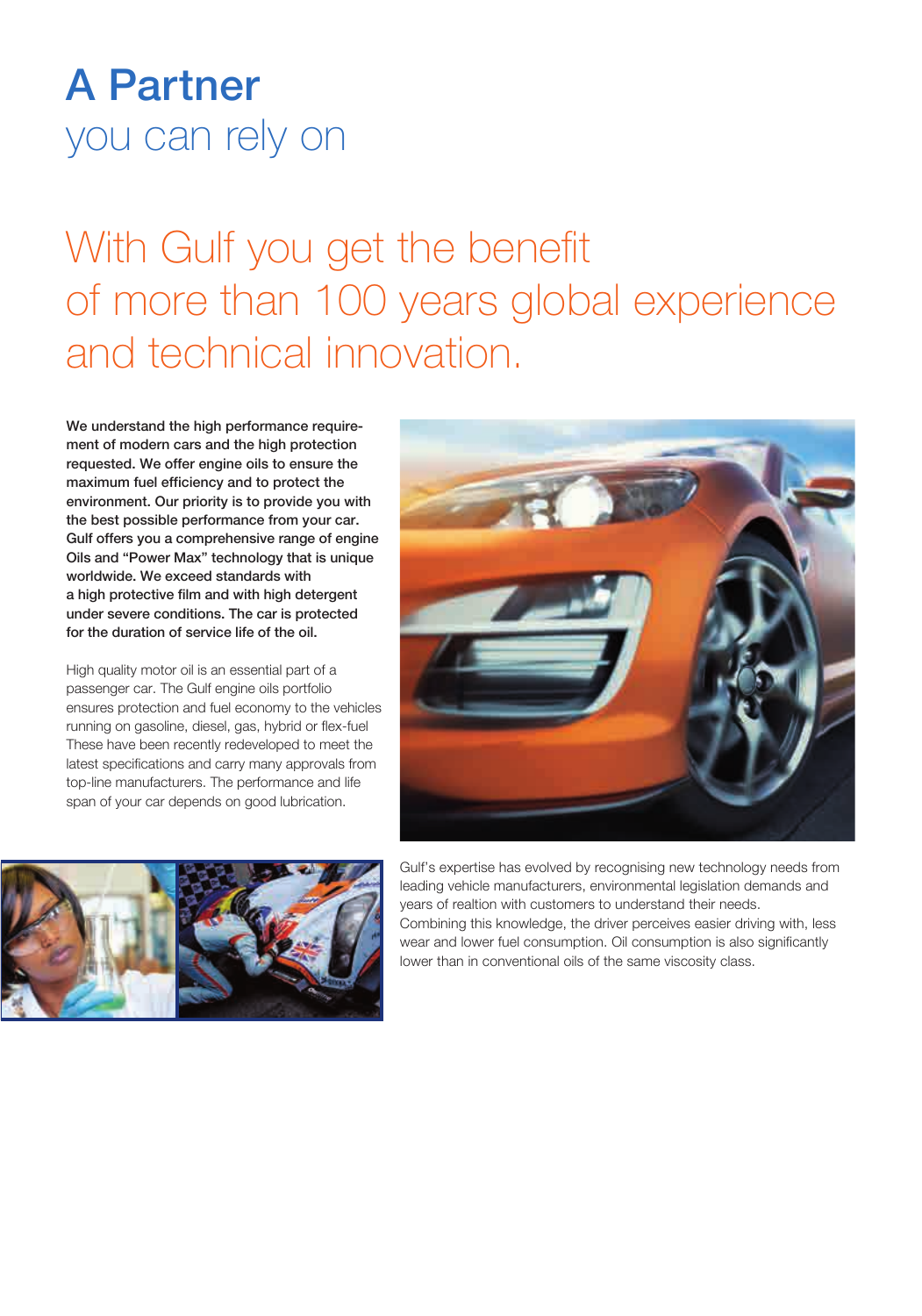



# Advanced fuel Advanced fuel Advanced fuel economy synthetic **F** s engine oils engine oils engine oils

Advanced, synthetic motor oils for **Advanced**, synthetic motor oils for latest high performance turbocharged gasoline engines in cars and ged gasoline engines in cars and ged gasoline engines in cars and light commercial vehicles. light commercial vehicles. light commercial vehicles.

# Gulf Ultrasynth X 0W-20, 5W-20 Gulf Ultrasynth X 0W-20, 5W-20 Gulf Ultrasynth X 0W-20, 5W-20

Synthetic Energy Conserving engine oil for Synthetic Energy Conserving engine oil for Synthetic Energy Conserving engine oil for the most modern high outpout and  $\vert$  in turbocharged gasoline engines in cars, turbocharged gasoline engines in cars, turbocharged gasoline engines in cars, SUVs and light commercial vehicles. SUVs and light commercial vehicles. SUVs and light commercial vehicles. Recommended for a range of North Recommended for a range of North Recommended for a range of North American, European and Asian vehicles. American, European and Asian vehicles. American, European and Asian vehicles.

#### SPECIFICATIONS & APPROVALS SPECIFICATIONS & APPROVALS SPECIFICATIONS & APPROVALS

API SN I API SN (Resource Conserving) I Reper ILSAC GF-5 I FIAT 9.55535-CR1 ILSAC GF-5 I FIAT 9.55535-CR1 ILSAC GF-5 I FIAT 9.55535-CR1

# Gulf Ultrasynth GMX 5W-30 Gulf Ultrasynth GMX 5W-30 Gulf Ultrasynth GMX 5W-30

Advanced Synthetic Energy Conserving Advanced Synthetic Energy Conserving Advanced Synthetic Energy Conserving engine oil for the most modern high output  $\mid$  saps for a and turbocharged gasoline engines in and turbocharged gasoline engines in and turbocharged gasoline engines in passenger cars, SUVs and light commercial passenger cars, SUVs and light commercial passenger cars, SUVs and light commercial vehicles. vehicles.

Recommended for a range of North Recommended for a range of North Recommended for a range of North American, European and Asian vehicles. American, European and Asian vehicles. American, European and Asian vehicles.

API SN (Resource Conserving) I API SN (Resource Conserving) I API SN (Resource Conserving) I ILSAC GF-5 I GM dexos 1™, dexos 1™Gen 2 | | MB Appro FIAT 9.55535-CR1 FIAT 9.55535-CR1 FIAT 9.55535-CR1

# Catalyst compatible synthetic engine oils

Catalyst compatible synthetic engine oils Catalyst compatible synthetic engine oils Catalyst compatible synthetic engine oils Synthetic oil, low SAPS (Sulphated Ash, Synthetic oil, low SAPS (Sulphated Ash, Phosphorous & Sulphur) for low emission Phosphorous & Sulphur) for low emission Phosphorous & Sulphur) for low emission gasoline and diesel passenger cars and **FRPE0** light commercial vehicles, fitted with **Night** Three Way Catalyst (TWC)/ Diesel Three Way Catalyst (TWC)/ Diesel Three Way Catalyst (TWC)/ Diesel Particulate Filters (DPF). Particulate Filters (DPF). Particulate Filters (DPF).

# Gulf Formula RNX 5W-30 Gulf Formula RNX 5W-30 Gulf Formula RNX 5W-30

Top synthetic catalyst compatible engine oil low Top synthetic catalyst compatible engine oil low Top synthetic catalyst compatible engine oil low saps for vehicles meeting Euro IV norms. It has | engi been developed for use in high performance been developed for use in high performance been developed for use in high performance gasoline and diesel engines in cars and light gasoline and diesel engines in cars and light gasoline and diesel engines in cars and light commercial vehicles, fitted with DPF and TWC. commercial vehicles, fitted with DPF and TWC. commercial vehicles, fitted with DPF and TWC. Recommended for the latest Renault light engines  $\parallel$   $_{\Delta$ CEA and OEMs requiring ACEA C4/C3 oils. and OEMs requiring ACEA C4/C3 oils. and OEMs requiring ACEA C4/C3 oils.

#### SPECIFICATIONS & APPROVALS SPECIFICATIONS & APPROVALS SPECIFICATIONS & APPROVALS

ACEA C4/C3 I MB 226.51, 229.51 I ACEA C4/C3 I MB 226.51, 229.51 I ACEA C4/C3 I MB 226.51, 229.51 I Renault RN 0720 Renault RN 0720 Renault RN 0720

# Gulf Formula CFE 5W-30 Gulf Formula CFE 5W-30 Gulf Formula CFE 5W-30

Top synthetic catalyst compatible engine oil mid  $\Box$  light of saps for all modern EURO VI, EURO V turbocharged,  $\parallel$  and TW( high output gasoline and diesel passenger cars,  $\overline{\phantom{a}}$  Reco SUVs, light duty vehicles fitted with Diesel SUVs, light duty vehicles fitted with Diesel SUVs, light duty vehicles fitted with Diesel Particulate Filter. Particulate Filter. Particulate Filter. Recommended for the latest Mercedes light Recommended for the latest Mercedes light Recommended for the latest Mercedes light engines requiring mid saps engine oils. engines requiring mid saps engine oils. engines requiring mid saps engine oils.

#### SPECIFICATIONS & APPROVALS SPECIFICATIONS & APPROVALS

ACEA C2/C3 I API SN I MB Approval 229.52, ACEA C2/C3 I API SN I MB Approval 229.52, ACEA C2/C3 I API SN I MB Approval 229.52, MB Approval 229.51, MB 229.31 I MB Approval 229.51, MB 229.31 I MB Approval 229.51, MB 229.31 I dexos 2TM I PSA B71 2290 I FIAT 9.55535-S3 dexos 2TM I PSA B71 2290 I FIAT 9.55535-S3 dexos 2TM I PSA B71 2290 I FIAT 9.55535-S3

# Gulf Formula VFE 0W-20 Gulf Formula VFE 0W-20 Gulf Formula VFE 0W-20

An ultra high performance, fuel economy An ultra high performance, fuel economy An ultra high performance, fuel economy synthetic car motor oil formulated with  $\vert$ synthetic base stocks to provide outstanding | protection against wear and deposits & protection against wear and deposits & protection against wear and deposits & sludge build-up. Recommended use for in sludge build-up. Recommended use for in sludge build-up. Recommended use for in passenger latest VW Group cars. passenger latest VW Group cars. passenger latest VW Group cars.

SPECIFICATIONS & APPROVALS SPECIFICATIONS & APPROVALS SPECIFICATIONS & APPROVALS

VW 508 00/509 00 I Porsche C20 VW 508 00/509 00 I Porsche C20 VW 508 00/509 00 I Porsche C20

# Gulf Formula GVX 5W-30 Gulf Formula GVX 5W-30 Gulf Formula GVX 5W-30

Top synthetic low emission engine oil mid Top synthetic low emission engine oil mid Top synthetic low emission engine oil mid saps developed to meet the requirements of the entire range of Euro 4 & 5 cars running on | gasoline and diesel (Ultra Low Sulfur). gasoline and diesel (Ultra Low Sulfur). gasoline and diesel (Ultra Low Sulfur). Recommended for the longlife service in the Recommended for the longlife service in the Recommended for the longlife service in the engines fitted with DPF of VW, AUDI, SKODA, | SEAT, BMW, MERCEDES. SEAT, BMW, MERCEDES. SEAT, BMW, MERCEDES.

#### SPECIFICATIONS & APPROVALS SPECIFICATIONS & APPROVALS SPECIFICATIONS & APPROVALS

ACEA C3 I VW 504 00/507 00 I ACEA C3 I VW 504 00/507 00 I ACEA C3 I VW 504 00/507 00 I MB Approval 229.51 I BMW LL-04 I MB Approval 229.51 I BMW LL-04 I MB Approval 229.51 I BMW LL-04 I Porsche C30 Porsche C30 Porsche C30

# Gulf Formula PCX 0W-30, 5W-30 Gulf Formula PCX 0W-30, 5W-30 Gulf Formula PCX 0W-30, 5W-30

Top synthetic catalyst compatible engine Top synthetic catalyst compatible engine Top synthetic catalyst compatible engine oil mid saps for use in high performance  $\qquad$ gasoline and diesel engines in cars and gasoline and diesel engines in cars and gasoline and diesel engines in cars and light commercial vehicles, fitted with DPF light commercial vehicles, fitted with DPF light commercial vehicles, fitted with DPF and TWC. and TWC.

Recommended for the latest PSA Peugeot, Recommended for the latest PSA Peugeot, Recommended for the latest PSA Peugeot, Citroen and other North American and Citroen and other North American and Citroen and other North American and Asian OEMs requiring ACEA C2 oils. Asian OEMs requiring ACEA C2 oils. Asian OEMs requiring ACEA C2 oils.

#### SPECIFICATIONS & APPROVALS SPECIFICATIONS & APPROVALS SPECIFICATIONS & APPROVALS

5W-30: ACEA C2, A5/B5 I API SM/CF I 5W-30: ACEA C2, A5/B5 I API SM/CF I 5W-30: ACEA C2, A5/B5 I API SM/CF I PSA B71 2290 I FIAT 9.55535-S1 PSA B71 2290 I FIAT 9.55535-S1 PSA B71 2290 I FIAT 9.55535-S1

0W-30: ACEA C2 I FIAT 9.55535 GS1 I 0W-30: ACEA C2 I FIAT 9.55535 GS1 I 0W-30: ACEA C2 I FIAT 9.55535 GS1 I PSA B71 2312 - B71 2290 PSA B71 2312 - B71 2290 PSA B71 2312 - B71 2290

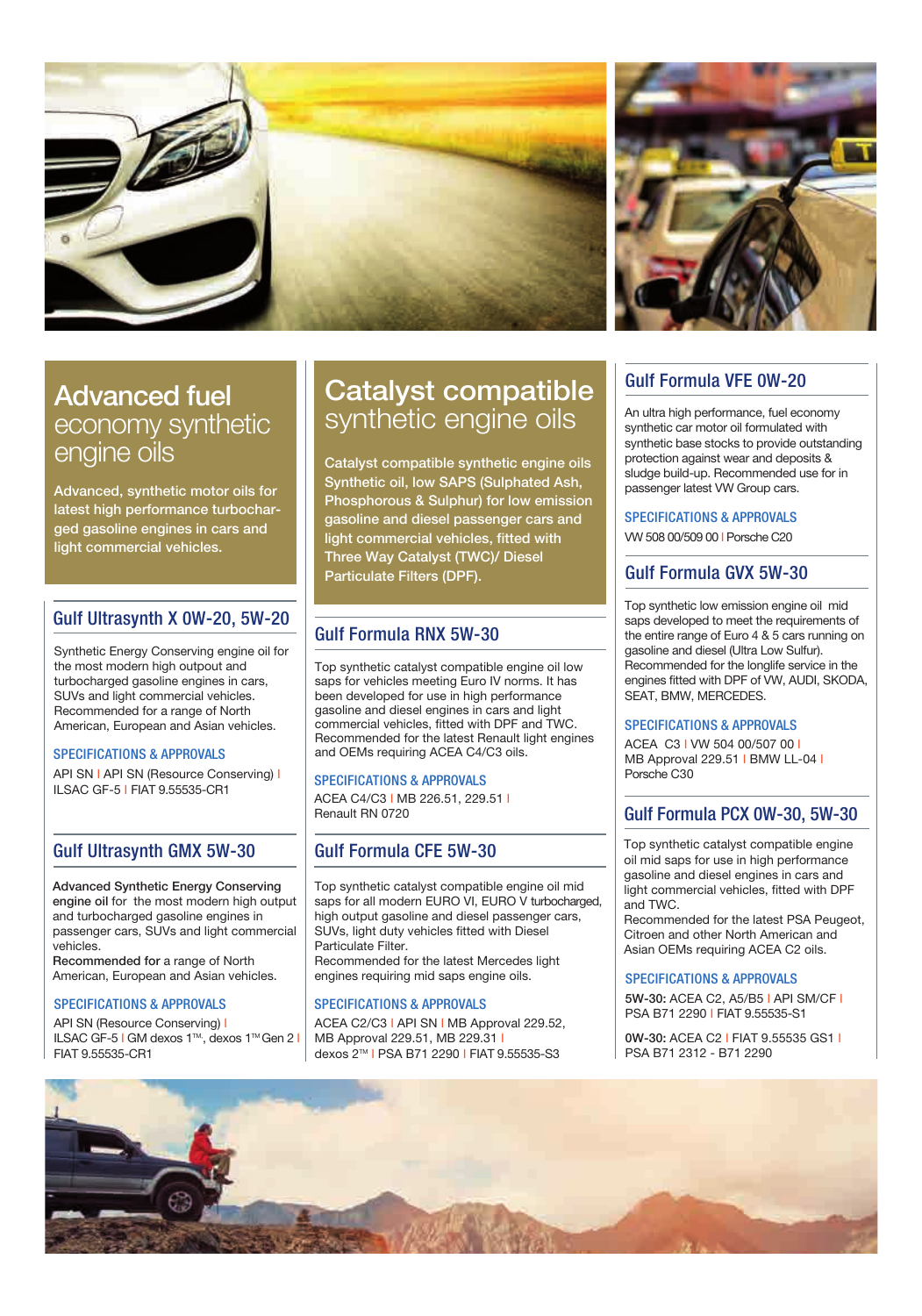

## Gulf Formula LEF 0W-30 Gulf Formula LEF 0W-30 Gulf Formula LEF 0W-30

Top synthetic low emission engine oil mid Top synthetic low emission engine oil mid Top synthetic low emission engine oil mid saps developed to meet the requirements of the entire range of Euro 6 & 5 cars running on  $\parallel$  p diesel fitted with DPF. diesel fitted with DPF. diesel fitted with DPF.

Recommended for the longlife service in the Recommended for the longlife service in the Recommended for the longlife service in the engines fitted with DPF of FIAT and FORD.

#### SPECIFICATIONS & APPROVALS SPECIFICATIONS & APPROVALS SPECIFICATIONS & APPROVALS

ACEA C2 I FORD WSS-M2C950-A I ACEA C2 I FORD WSS-M2C950-A I ACEA C2 I FORD WSS-M2C950-A I FIAT 9.55535-DS1 I FIAT 9.55535-GS1 FIAT 9.55535-DS1 I FIAT 9.55535-GS1 FIAT 9.55535-DS1 I FIAT 9.55535-GS1

## Gulf Formula EFE 0W-20 Gulf Formula EFE 0W-20 Gulf Formula EFE 0W-20

Advanced high performance synthetic engine Advanced high performance synthetic engine Advanced high performance synthetic engine oil designed for use in Volvo passenger cars. Suitable for use in automotive gasoline Suitable for use in automotive gasoline Suitable for use in automotive gasoline engines. Recommended for latest modern cars, sports cars and luxury vehicles requiring  $\Box$ lower viscosity oils. lower viscosity oils. lower viscosity oils.

#### SPECIFICATIONS & APPROVALS SPECIFICATIONS & APPROVALS SPECIFICATIONS & APPROVALS

ACEA C5 I VOLVO VCC RBS0-2AE I ACEA C5 I VOLVO VCC RBS0-2AE I ACEA C5 I VOLVO VCC RBS0-2AE I FIAT 9.55535-DSX FIAT 9.55535-DSX FIAT 9.55535-DSX

### Gulf Formula EFE 5W-20 Gulf Formula EFE 5W-20 Gulf Formula EFE 5W-20

High performance synthetic fuel economy High performance synthetic fuel economy High performance synthetic fuel economy motor oil for passenger cars and light motor oil for passenger cars and light motor oil for passenger cars and light commercial e vehicles requiring ACEA C5 type of oils. Recommended for Ford type of oils. Recommended for Ford type of oils. Recommended for Ford Ecoboost gasoline engines. It is also Ecoboost gasoline engines. It is also Ecoboost gasoline engines. It is also compatible for all Ford gasoline engines. compatible for all Ford gasoline engines. compatible for all Ford gasoline engines.

#### SPECIFICATIONS & APPROVALS SPECIFICATIONS & APPROVALS SPECIFICATIONS & APPROVALS

ACEA C5 I FORD WSS-M2C-948-B I ACEA C5 I FORD WSS-M2C-948-B I ACEA C5 I FORD WSS-M2C-948-B I FORD WSS-M2C-913-B/C I FORD WSS-M2C-913-B/C I FORD WSS-M2C-913-B/C I FORD WSS-M2C-925-B FORD WSS-M2C-925-B FORD WSS-M2C-925-B

# Gulf Formula EFE 5W-30 Gulf Formula EFE 5W-30 Gulf Formula EFE 5W-30

Top synthetic catalyst compatible engine oil low Top synthetic catalyst compatible engine oil low Top synthetic catalyst compatible engine oil low saps, for last generation engines. saps, for last generation engines. saps, for last generation engines. Recommended for the recent models of Ford, Recommended for the recent models of Ford, Recommended for the recent models of Ford, Mazda fitted with gasoline and diesel engines and Mazda fitted with gasoline and diesel engines and Mazda fitted with gasoline and diesel engines and  $\mathbb{P}$  with DPF and TWC.

FORD M2C 934-B FORD M2C 934-B FORD M2C 934-B SPECIFICATIONS & APPROVALS SPECIFICATIONS & APPROVALS SPECIFICATIONS & APPROVALS

### $-\,$   $\mid$  Gulf Formula CX 5W-30

Top synthetic catalyst compatible engine oil mid Top synthetic catalyst compatible engine oil mid Top synthetic catalyst compatible engine oil mid <sup>Ine</sup> Saps for engines requiring ACEA C2/C3 oils. <sup>5.</sup> | Recommended for low emission Euro 5 engines | and vehicles manufactured by Mercedes, VW, GM,  $\parallel$  oil  $\mathcal{B}_{\text{in}a}$  BMW and PSA.

#### SPECIFICATIONS & APPROVALS SPECIFICATIONS & APPROVALS SPECIFICATIONS & APPROVALS

ACEA C2/C3 I API SN I GM dexos 2™ I ACEA C2/C3 I API SN I GM dexos 2™ I ACEA C2/C3 I API SN I GM dexos 2™ I PSA B71 2290 I MB 229.31, 229.51, 229.52 I PSA B71 2290 I MB 229.31, 229.51, 229.52 I PSA B71 2290 I MB 229.31, 229.51, 229.52 I BMW LL-04 I VW 505 01 I BMW LL-04 I VW 505 01 I BMW LL-04 I VW 505 01 FIAT 9.55535-S3 FIAT 9.55535-S3 FIAT 9.55535-S3

### Gulf Formula ULE 5W-30, 5W-40 Gulf Formula ULE 5W-30, 5W-40 Gulf Formula ULE 5W-30, 5W-40

Advanced performance catalyst synthetic mid Advanced performance catalyst synthetic mid Advanced performance catalyst synthetic mid saps motor oils, for engines requiring ACEA C3  $\parallel$  -<sup>5</sup> | oils. Recommended for Euro 4 low emission passenger cars VW, BMW, Mercedes and passenger cars VW, BMW, Mercedes and passenger cars VW, BMW, Mercedes and Japanese OEMs powered by both gasoline and Japanese OEMs powered by both gasoline and Japanese OEMs powered by both gasoline and diesel engines fitted with DPF. diesel engines fitted with DPF. diesel engines fitted with DPF.

#### SPECIFICATIONS & APPROVALS SPECIFICATIONS & APPROVALS SPECIFICATIONS & APPROVALS

5W-30: ACEA C3 I API SN I GM dexos 2™ I 5W-30: ACEA C3 I API SN I GM dexos 2™ I 5W-30: ACEA C3 I API SN I GM dexos 2™ I VW 502 00 I 505 00, 505 01 I BMW LL-04 I VW 502 00 I 505 00, 505 01 I BMW LL-04 I VW 502 00 I 505 00, 505 01 I BMW LL-04 I MB Approval 229.51 MB Approval 229.51 MB Approval 229.51 | 5W-40: ACEA C3 | SN | FORD WSS - M2C917-A I |  $\frac{9!}{1!}$ BMW LL-04 | MB Approval 229.51 | Porsche A40 I VW 505 00, 505 01 I Porsche A40 I VW 505 00, 505 01 I Porsche A40 I VW 505 00, 505 01 I FIAT 9.55535-GH2 I FIAT 9.55535-S2 FIAT 9.55535-GH2 I FIAT 9.55535-S2 FIAT 9.55535-GH2 I FIAT 9.55535-S2



# Synthetic engine oil Synthetic engine oil Synthetic engine oil  $\overline{\phantom{a}}$  for extended intervals

A synthetic formulation for all types of A synthetic formulation for all types of A synthetic formulation for all types of vehicles: passenger cars, SUVs and vehicles: passenger cars, SUVs and vehicles: passenger cars, SUVs and **light commercial vehicles. It exceeds**  $\mathbf{t}$  the requirements of all the major **v** vehicles manufacturers.

## Gulf Formula GX 5W-30, 5W-40 Gulf Formula GX 5W-30, 5W-40 Gulf Formula GX 5W-30, 5W-40

Advanced synthetic oil for all types of gasoline and Advanced synthetic oil for all types of gasoline and Advanced synthetic oil for all types of gasoline and diesel high output, turbocharged, supercharged diesel high output, turbocharged, supercharged diesel high output, turbocharged, supercharged multi valve vehicles in passenger cars, SUVs and multi valve vehicles in passenger cars, SUVs and multi valve vehicles in passenger cars, SUVs and d | light commercial vehicles.

Recommended to ensure maximum protection, Recommended to ensure maximum protection, Recommended to ensure maximum protection, s even during the stop-and-go, over extended oil-change intervals. oil-change intervals. oil-change intervals.

#### SPECIFICATIONS & APPROVALS SPECIFICATIONS & APPROVALS SPECIFICATIONS & APPROVALS

5W-30: ACEA A3/B4 I API SL I 5W-30: ACEA A3/B4 I API SL I 5W-30: ACEA A3/B4 I API SL I Renault RN 0700 I GM-LL-A-025, GM-LL-B-025 I Renault RN 0700 I GM-LL-A-025, GM-LL-B-025 I Renault RN 0700 I GM-LL-A-025, GM-LL-B-025 I | MB Approval 229.5 | BMW LL-01 | VW 502 00, 505 00 | | 5W-40: ACEA A3/B4 I API SN I Porsche A40 I 5W-40: ACEA A3/B4 I API SN I Porsche A40 I 5W-40: ACEA A3/B4 I API SN I Porsche A40 I Renault RN 0700, RN 0710 I MB Approval 229.5 I Renault RN 0700, RN 0710 I MB Approval 229.5 I Renault RN 0700, RN 0710 I MB Approval 229.5 I VW 502 00, 505 00 I BMW LL-01 VW 502 00, 505 00 I BMW LL-01 VW 502 00, 505 00 I BMW LL-01

## $\frac{d}{d}$  Gulf Formula FE 0W-30

Advanced fuel economy synthetic oil for gasoline Advanced fuel economy synthetic oil for gasoline Advanced fuel economy synthetic oil for gasoline  $_{\text{and}}$  and diesel high output, turbocharged, supercharged multi valve vehicles in passenger cars, SUVs ged multi valve vehicles in passenger cars, SUVs ged multi valve vehicles in passenger cars, SUVs and light commercial vehicles. and light commercial vehicles. and light commercial vehicles. Recommended to ensure maximum protection Recommended to ensure maximum protection Recommended to ensure maximum protection

and cogent fuel economy to the vehicles WIV, and cogent fuel economy to the vehicles WIV, and cogent fuel economy to the vehicles WIV, except for AUDI S3, RS4, Audi TT 225 CV. except for AUDI S3, RS4, Audi TT 225 CV. except for AUDI S3, RS4, Audi TT 225 CV.

 $\frac{1111}{100}$  VW 503 00, 506 00, 506 01  $\overline{S}_{\text{A}}$ , SPECIFICATIONS & APPROVALS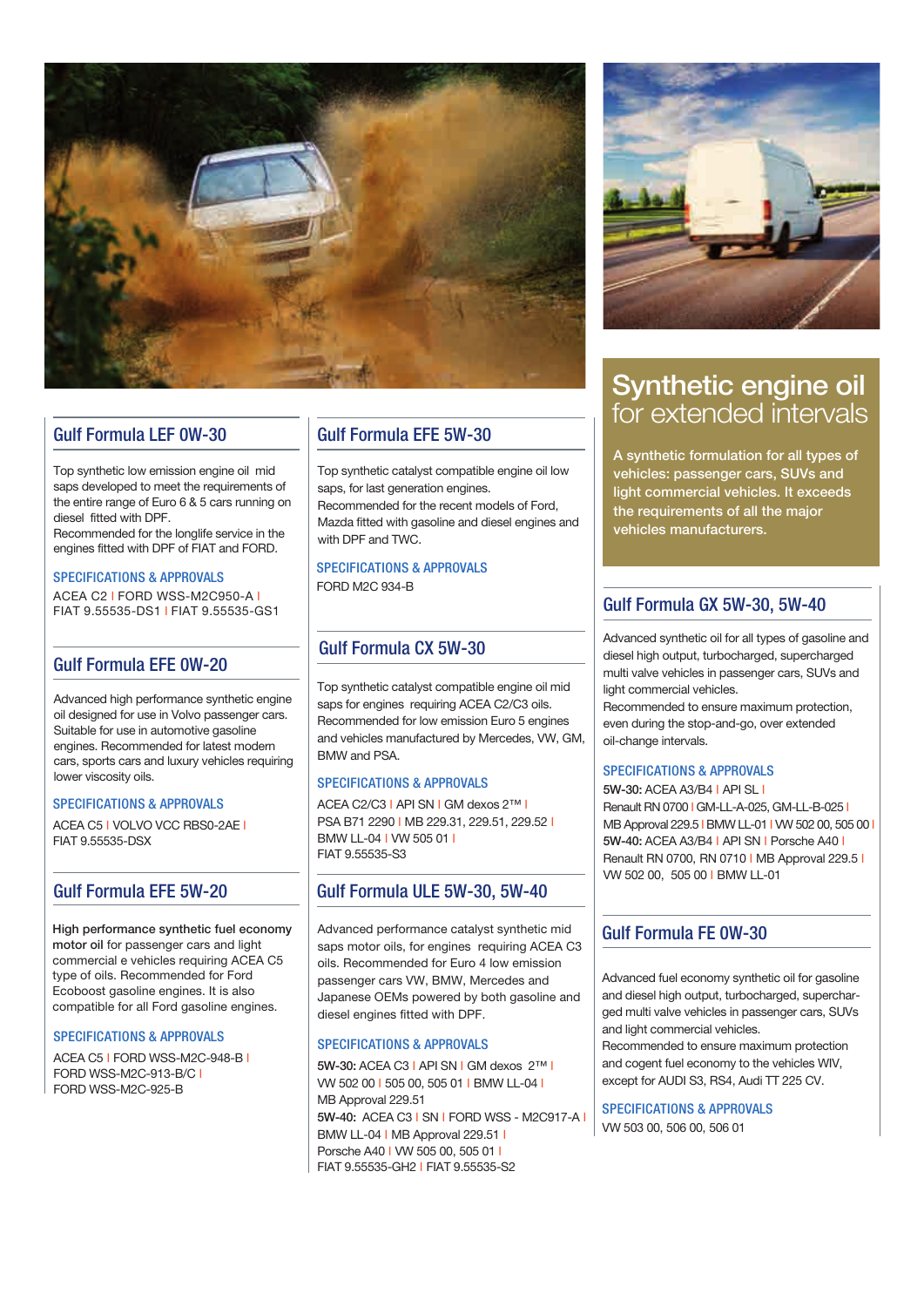

# Gulf Formula G 0W-30, 5W-30, 5W-40 Gulf Formula G 0W-30, 5W-30, 5W-40 Gulf Formula G 0W-30, 5W-30, 5W-40

Supreme performance synthetic motor oil Supreme performance synthetic motor oil Supreme performance synthetic motor oil designed to exceed the latest industry designed to exceed the latest industry designed to exceed the latest industry specifications and the major car manufacturers' specifications and the major car manufacturers' specifications and the major car manufacturers' service fill requirements. Recommended for all turbocharged, high Recommended for all turbocharged, high Recommended for all turbocharged, high output gasoline and diesel engines of output gasoline and diesel engines of output gasoline and diesel engines of passenger cars, SUVs and light commercial passenger cars, SUVs and light commercial passenger cars, SUVs and light commercial vehicles. vehicles.

#### SPECIFICATIONS & APPROVALS SPECIFICATIONS & APPROVALS SPECIFICATIONS & APPROVALS

0W-30: API SJ I VW 502 00, 503 01, 505 00 I 0W-30: API SJ I VW 502 00, 503 01, 505 00 I 0W-30: API SJ I VW 502 00,503 01, 505 00 I MB Approval 229.3 I BMW LL-98 5W-30: ACEA A3/B4 I API SL I 5W-30: ACEA A3/B4 I API SL I 5W-30: ACEA A3/B4 I API SL I MB Approval 229.3 I Renault RN 0710 I MB Approval 229.3 I Renault RN 0710 I MB Approval 229.3 I Renault RN 0710 I VW 502 00, 505 00 VW 502 00, 505 00 VW 502 00, 505 00 5W-40: ACEA A3/B4 I API SN I 5W-40: ACEA A3/B4 I API SN I 5W-40: ACEA A3/B4 I API SN I MB Approval 229.3 I Porsche A40 I MB Approval 229.3 I Porsche A40 I MB Approval 229.3 I Porsche A40 I Renault RN 0700, RN 0710 I Renault RN 0700, RN 0710 I Renault RN 0700, RN 0710 I VW 502 00, 505 00 I FIAT 9.55535-M2 VW 502 00, 505 00 I FIAT 9.55535-M2 VW 502 00, 505 00 I FIAT 9.55535-M2

# Gulf Formula FS 5W-30 Gulf Formula FS 5W-30 Gulf Formula FS 5W-30

Premium synthetic passenger car motor oil, the Premium synthetic passenger car motor oil, the Premium synthetic passenger car motor oil, the advanced formula provides outstanding advanced formula provides outstanding advanced formula provides outstanding protection against wear, deposits & sludge protection against wear, deposits & sludge protection against wear, deposits & sludge build-up and offers Fuel Saving benefit. build-up and offers Fuel Saving benefit. build-up and offers Fuel Saving benefit. Recommended for all Ford Vehicles meeting Recommended for all Ford Vehicles meeting Recommended for all Ford Vehicles meeting current Euro 4 and future Euro 5 emission norms, current Euro 4 and future Euro 5 emission norms, current Euro 4 and future Euro 5 emission norms, requiring oils confirming to latest Ford. requiring oils confirming to latest Ford. requiring oils confirming to latest Ford.

#### SPECIFICATIONS & APPROVALS SPECIFICATIONS & APPROVALS SPECIFICATIONS & APPROVALS

ACEA A1/B1, A5/B5 I ACEA A1/B1, A5/B5 I ACEA A1/B1, A5/B5 I Ford WSS-M2C913-D I Ford WSS-M2C913-D I Ford WSS-M2C913-D I FIAT 9.55535-N1 FIAT 9.55535-N1 FIAT 9.55535-N1

# $\frac{300-40}{8}$  Semi-synthetic & premium engine oils premium engine oils premium engine oils

High performance passenger car motor High performance passenger car motor High performance passenger car motor API SL/CF oils for high-output, multi valve, turbocharged and supercharged turbocharged and supercharged turbocharged and supercharged gasoline, diesel and gas engines of gasoline, diesel and gas engines of gasoline, diesel and gas engines of cars, SUVs and light commercial cars, SUVs and light commercial cars, SUVs and light commercial vehicles. These engine oils ensure vehicles. These engine oils ensure vehicles. These engine oils ensure longer protection. longer protection. longer protection.

# Gulf TEC PLUS 10W-40 Gulf TEC PLUS 10W-40 Gulf TEC PLUS 10W-40

High performance semi-synthetic passenger car High performance semi-synthetic passenger car High performance semi-synthetic passenger car API SF/CF motor oil for optimum performance in high-output, motor oil for optimum performance in high-output, motor oil for optimum performance in high-output, multi valve, turbocharged & supercharged gasoline multi valve, turbocharged & supercharged gasoline multi valve, turbocharged & supercharged gasoline and diesel engines. and diesel engines. and diesel engines.

Recommended for all turbocharged, high output Recommended for all turbocharged, high output Recommended for all turbocharged, high output gasoline and diesel engines of passenger cars, gasoline and diesel engines of passenger cars, gasoline and diesel engines of passenger cars, SUVs and light commercial vehicles. SUVs and light commercial vehicles. SUVs and light commercial vehicles.

#### SPECIFICATIONS & APPROVALS SPECIFICATIONS & APPROVALS SPECIFICATIONS & APPROVALS

 $\sim$   $\sim$   $\sim$   $\sim$   $\sim$  ACEA A3/B4 I API SL/CF I MB 229.1 I VW 501 01, 505 00 I FIAT 9.55535-D2 VW 501 01, 505 00 I FIAT 9.55535-D2 VW 501 01, 505 00 I FIAT 9.55535-D2

# $_{\rm{eeting}}$  Gulf MAX X 5W-30

High premium passenger car motor oil develo-High premium passenger car motor oil develo-High premium passenger car motor oil developed for the most modern high output gasoline ped for the most modern high output gasoline ped for the most modern high output gasoline and turbocharged gasoline engines in passenger and turbocharged gasoline engines in passenger and turbocharged gasoline engines in passenger cars, sport utility vehicles, vans, and light-duty cars, sport utility vehicles, vans, and light-duty cars, sport utility vehicles, vans, and light-duty | trucks.

Recommended for North American, European & Recommended for North American, European & Recommended for North American, European & Japanese high output gasoline engines in Japanese high output gasoline engines in Japanese high output gasoline engines in passenger cars, sport utility vehicles, vans, and passenger cars, sport utility vehicles, vans, and passenger cars, sport utility vehicles, vans, and light-duty trucks. light-duty trucks. light-duty trucks.

#### SPECIFICATIONS & APPROVALS SPECIFICATIONS & APPROVALS SPECIFICATIONS & APPROVALS

API SN I API SN Resource Conserving I ILSAC GF-5



# Gulf MAX 10W-40, 15W-40, 20W-50 Gulf MAX 10W-40, 15W-40, 20W-50 Gulf MAX 10W-40, 15W-40, 20W-50

High premium passenger car motor oil High premium passenger car motor oil High premium passenger car motor oil developed for output gasoline and diesel developed for output gasoline and diesel developed for output gasoline and diesel turbocharged engines in passenger cars and turbocharged engines in passenger cars and turbocharged engines in passenger cars and **light duty or commercial vehicles.** 

**Recommended for the less recent engines.** 

#### **API SL/CF** SPECIFICATIONS & APPROVALS SPECIFICATIONS & APPROVALS SPECIFICATIONS & APPROVALS

# Gulf CLASSIC 20W-50, 30W, 50W Gulf CLASSIC 20W-50, 30W, 50W Gulf CLASSIC 20W-50, 30W, 50W

High quality mineral oils formulated with high High quality mineral oils formulated with high High quality mineral oils formulated with high performance additives, plus supplementary performance additives, plus supplementary performance additives, plus supplementary anti wear additives to provide enhanced anti wear additives to provide enhanced anti wear additives to provide enhanced protection against wear. Excellent compatibi-protection against wear. Excellent compatibi-protection against wear. Excellent compatibility with classic seals and rubbers. No danger lity with classic seals and rubbers. No danger lity with classic seals and rubbers. No danger **becoming unstuck.**  $\blacksquare$  of encrusted dirt becoming unstuck.

#### API SF/CF API SF/CF SPECIFICATIONS & APPROVALS SPECIFICATIONS & APPROVALS SPECIFICATIONS & APPROVALS



# Synthetic engine Synthetic engine Synthetic engine  $\int_{\cos\theta}$  oil for racing

s, and **High performance synthetic engine** oil, developed for gasoline and diesel sports cars. It is suitable diesel sports cars. It is suitable diesel sports cars. It is suitable even for competition cars.

# Gulf RACING 5W-50, 10W-60 Gulf RACING 5W-50, 10W-60 Gulf RACING 5W-50, 10W-60

Advanced performance synthetic racing car Advanced performance synthetic racing car Advanced performance synthetic racing car engine oil.

API SN API SN SPECIFICATIONS & APPROVALS SPECIFICATIONS & APPROVALS SPECIFICATIONS & APPROVALS

engine oil.